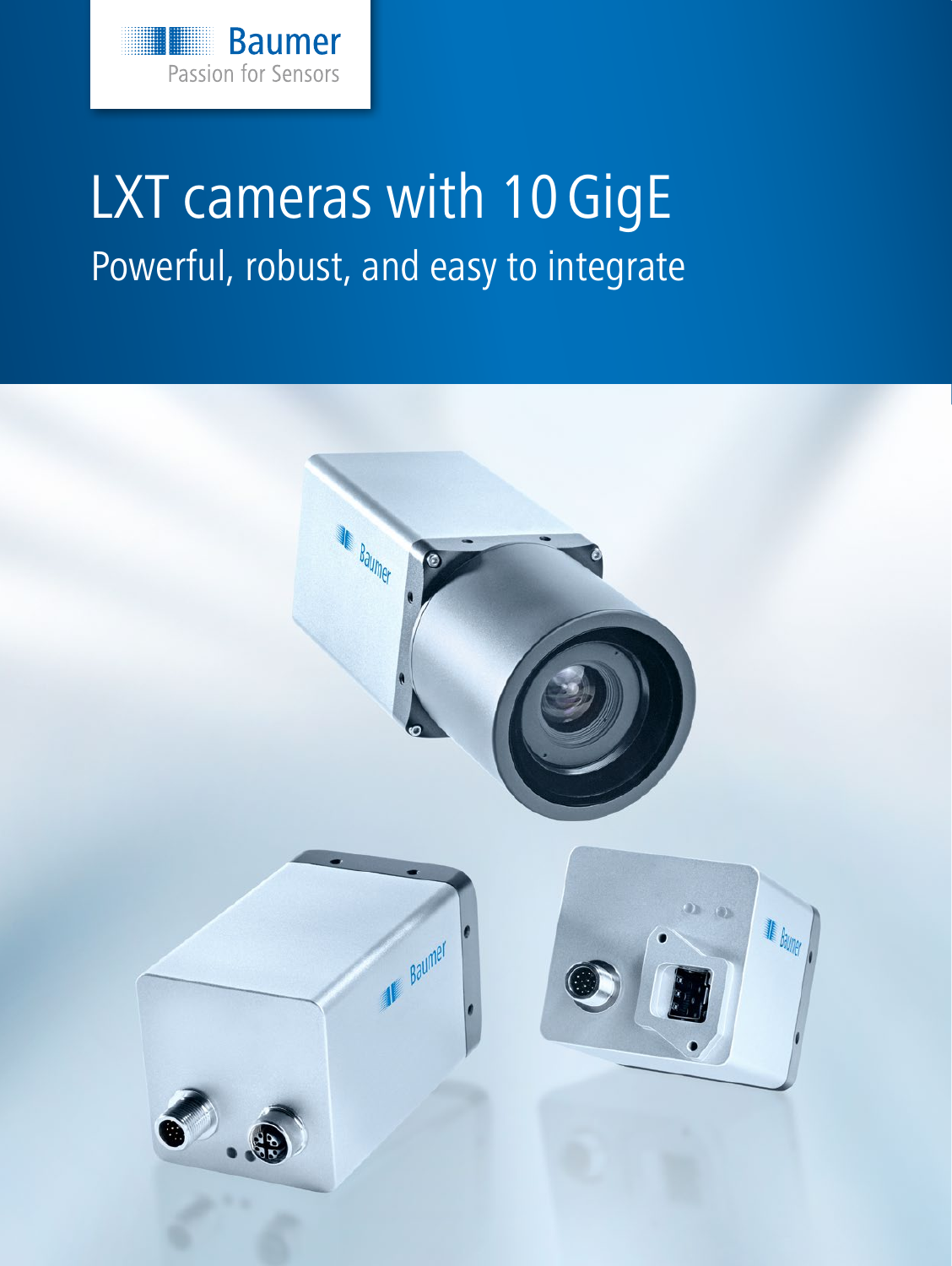# LXT cameras

# High-performance CMOS cameras with 10GigE interface

Built around the latest global shutter CMOS sensors, these cameras offer superior image quality, very high frame rates and resolutions up to 65 megapixel. At the same time, you can also easily implement special application requirements due to an extensive scope of functions. The 10 GigE interface allows for quick and cost-effective integration. The highly robust design ensures stable operation even in demanding environments.

With LXT cameras you can rely on the full 1.1 GB/s bandwidth allowing you to simultaneously benefit from high resolution and high speed. The very short transmission times improve the response time of your system. Variations with copper or optical fiber cables offer full flexibility when implementing application solutions.



# LXT camera highlights

- Detailed inspections with resolutions up to 65 MP
- $\blacksquare$  High throughput with up to 1622 fps
- $\blacksquare$  Easy integration thanks to a large range of functions
- Complete flexibility with 10GBase-T for M12 copper cables or SFP+ slot for optical cables
- **EXECTE 1** Long-term stable image evaluation based on the robust industrial design

### 10GigE – high-speed for your industrial image processing



Bandwidth: 1.1 GB/s Transfer large data volumes of fast production processes or high-resolution images.



CPU load < 5% Maximum bandwidth and more computing power for your application thanks to a low CPU load.



Latency  $5 - 50$  us Low latency to keep pace with ever increasing machine speeds.

# 10 GigE Vision

10 GigE is based on the internationally established GigE Vision® standard but provides 1.1 GB/s, which is the 10-fold speed, in addition to all the advantages:

- Cable lengths of up to 100 m for copper cables or up to 10 km for optical cables
- No need for frame grabbers or media converters
- Reliable, easy, and cost-effective integration with standard network components
- **Excellent compatibility with third-party software**

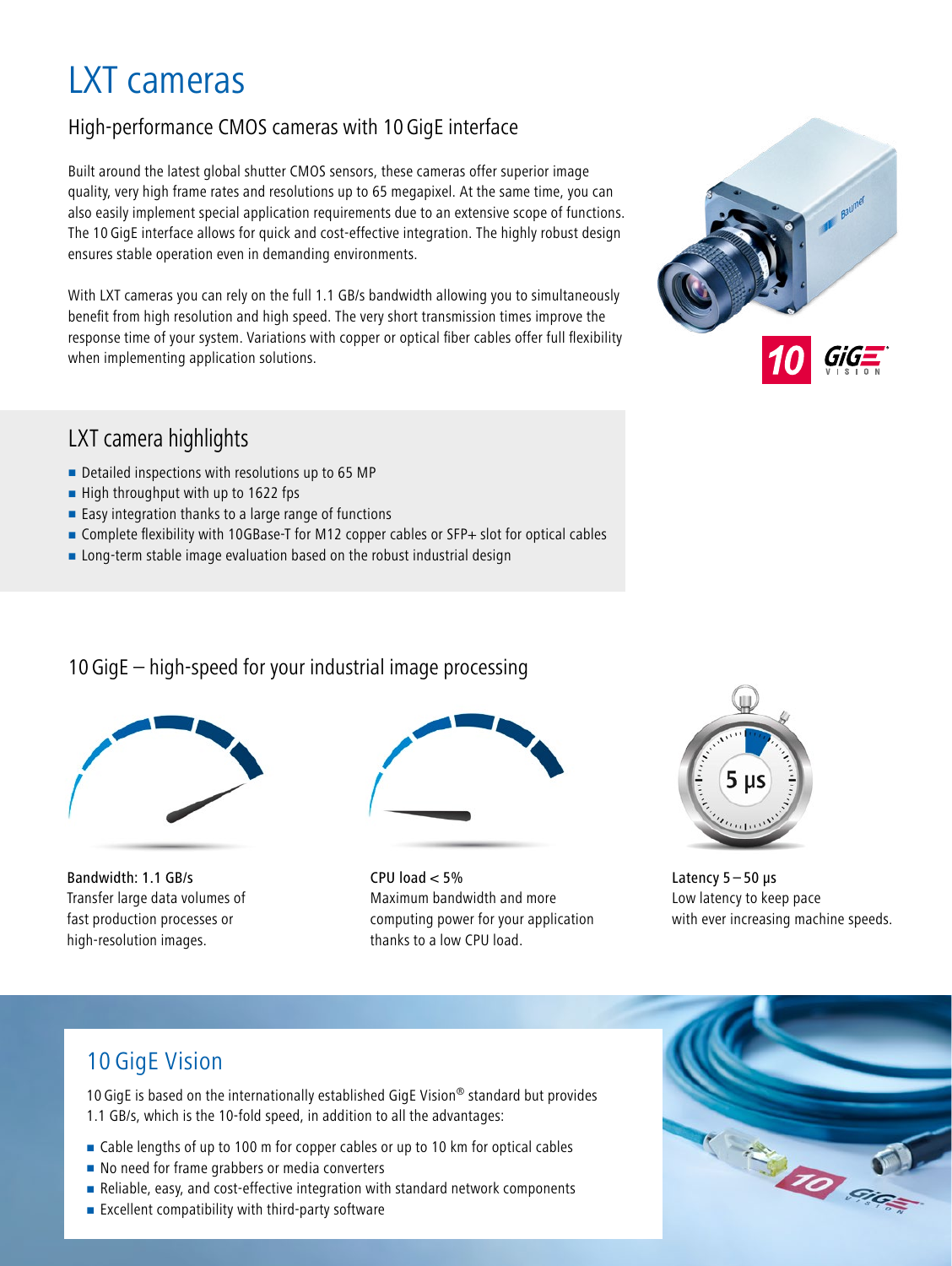## Easy system integration with added functionality

LXT cameras are based on a powerful platform, and their clever design and comprehensive functionality offer true added value for your machine vision needs.

| $\checkmark$ | Exposure time from 1 µs                                               | Minimized motion blur of fast objects or processes                                                          |
|--------------|-----------------------------------------------------------------------|-------------------------------------------------------------------------------------------------------------|
| $\checkmark$ | Auto features: exposure, gain,<br>white balance, color transformation | Easy camera integration with changing light conditions                                                      |
| $\checkmark$ | Sequencer                                                             | Quick parameter adjustment for each image for the precise control<br>of image acqisition                    |
| $\checkmark$ | Burst Mode with up to 1000 images                                     | Utilization of the full sensor speed for image sequences<br>also during transfer via GigE                   |
| $\checkmark$ | Multi ROI                                                             | Increased frame rate or relief of data transmission                                                         |
| ✓            | Color processing with edge enhance-<br>ment and noise reduction       | Improved image quality for easy evaluation                                                                  |
| $\checkmark$ | Shading correction                                                    | Easy image evaluation thanks to the correction of lens<br>and lighting artifacts                            |
| $\checkmark$ | High Dynamic Range (HDR)                                              | Simple evaluation of light and dark areas of a scene                                                        |
| $\checkmark$ | Integrated JPEG image compression                                     | Save bandwidth, CPU load and storage capacity                                                               |
| ✓            | Precision Time Protocol (PTP)<br>according to IEEE 1588               | Exact time synchronization of the images captured by several cameras<br>in a system                         |
| $\checkmark$ | 4 power outputs                                                       | Control lightings up to 120 W directly<br>and without additional illumination controller                    |
| ✓            | <b>UART / RS232</b>                                                   | Easy control of external devices with serial interface                                                      |
| $\checkmark$ | Liquid lens support with<br>dynamic focus adjustment                  | Easy adjustment to changing working distances                                                               |
| $\checkmark$ | Models with integrated<br>Canon <sup>®</sup> EF mount                 | Direct integration of Canon® EF lenses for the dynamic adjustment<br>of focus and aperture                  |
| $\checkmark$ | M12 connector                                                         | Reliable connection for demanding applications                                                              |
| $\checkmark$ | Operating temperature up to 65 °C                                     | Robust, long-term stable image acqisition                                                                   |
| $\checkmark$ | Patented modular tube system<br>(protection class IP 54, IP 67)       | Protection of the camera and lenses with various lengths<br>and diameters from dust, dirt, and misalignment |
| $\checkmark$ | Mechanical load tests up to 100 g<br>(IEC 60068-2-27)                 | Long service life for the most discerning demands                                                           |

#### Application areas

Across all industries, LXT cameras are the best choice when it comes to applications with strict demands on high-definition image quality, throughput, or reliability in demanding environments.



Electronics Example: Inspection of printed circuit boards for correct assembly



Pharmaceutical logistics Transportation systems Example: Track & trace in the packaging process of railway overhead lines



Example: Inspection



Sports Example: Analysis of correct swimming movements



Automotive industry Example: 3D surface inspection